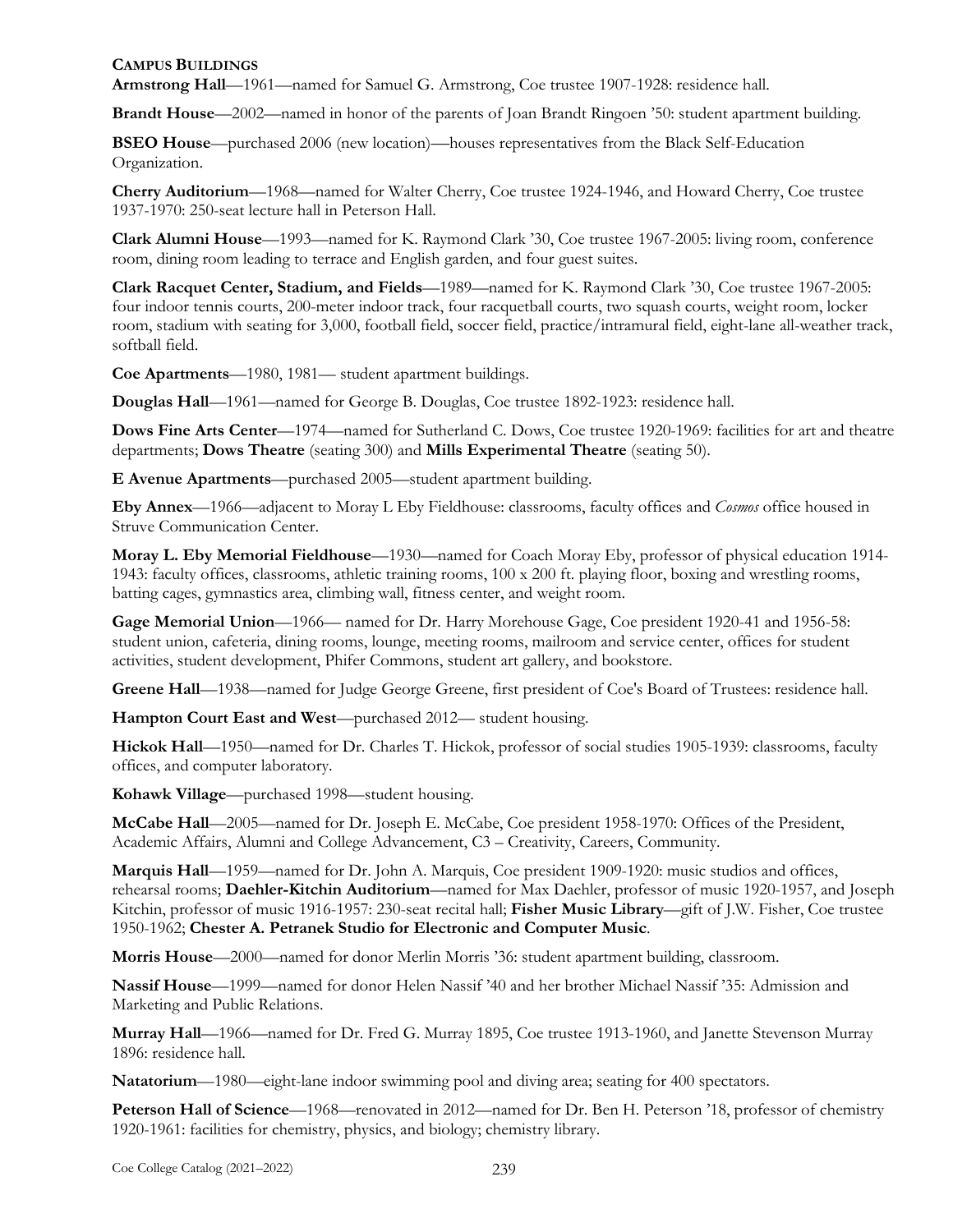**P.U.B. (Permanent Union Building)** —1966—renovated in 2010—Charlie's, Grill 155, and Health Services.

**Schlarbaum House**—2000—named for donors Gary '65 (trustee) and Ruthanne '67 Schlarbaum: student apartment building, classroom.

**Sinclair Memorial Chapel/Auditorium**—destroyed by fire 1947, rebuilt 1951—named for T. M. Sinclair, early College benefactor: 1,100-seat auditorium, **Arthur Poe Memorial Chapel**, **Marvin Cone and Eaton-Buchan Galleries**.

**Spivey House**—2002—named in honor of the family of Bruce Spivey '56: student apartment building.

**Stewart Memorial Library**—1931—renovated and expanded 1988—original building gift of Col. Robert W. Stewart. The library includes: Learning Commons, George T. Henry Archives, audiovisual department, editing room, theatre and preview room, innovation studio, classrooms, study room, and the colleges permanent art collection. The library is an active member in county, state, and national library networks. It is a charter member of the Iowa Private Academic Libraries consortium and the Iowa Academic Library Alliance, and has been a member of OCLC since 1978. Through these networks, the library successfully acquires over 98 percent of all requested interlibrary loan materials.

**Stuart Hall**—1910 (formerly Science Hall) —renovated 2006—named for John Stuart, Coe H.H.D. '49, and R. Douglas Stuart, Coe L.L.D. '54: classrooms, faculty offices and computer laboratories.

**Voorhees Hall**—1915 and 1918—gift of Mrs. Elizabeth R. Voorhees: residence hall, Student Financial Services Office, Business Office, Office of the Registrar, and Information Technology Office.

**Whipple Fire House** - purchased and renovated 2014 - student housing.